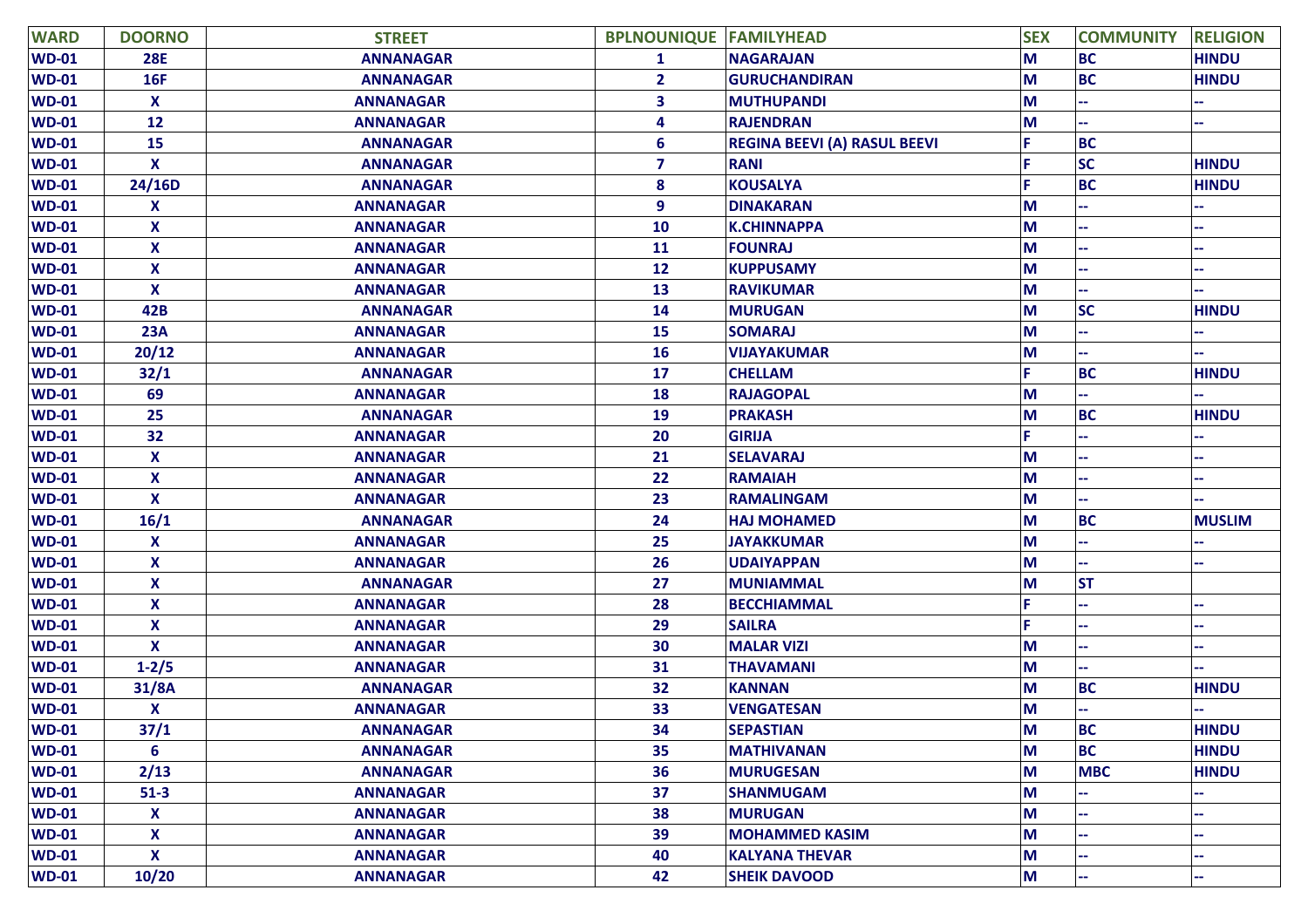| <b>WARD</b>  | <b>DOORNO</b>             | <b>STREET</b>    | <b>BPLNOUNIQUE FAMILYHEAD</b> |                       | <b>SEX</b> | <b>COMMUNITY</b> | <b>RELIGION</b> |
|--------------|---------------------------|------------------|-------------------------------|-----------------------|------------|------------------|-----------------|
| <b>WD-01</b> | 34                        | <b>ANNANAGAR</b> | 43                            | <b>SARAVANAN</b>      | M          |                  |                 |
| <b>WD-01</b> | $\boldsymbol{\mathsf{x}}$ | <b>ANNANAGAR</b> | 44                            | <b>MALAR</b>          |            |                  |                 |
| <b>WD-01</b> | 21/7                      | <b>ANNANAGAR</b> | 45                            | <b>KALIYA PERUMAL</b> | М          | <b>ST</b>        | <b>HINDU</b>    |
| <b>WD-01</b> | 13/12D                    | <b>ANNANAGAR</b> | 46                            | <b>CHINNAMANI</b>     | M          | <b>MBC</b>       | <b>HINDU</b>    |
| <b>WD-01</b> | X                         | <b>ANNANAGAR</b> | 47                            | <b>MUTHUKRISHNAN</b>  | M          |                  |                 |
| <b>WD-01</b> | $\boldsymbol{\mathsf{x}}$ | <b>ANNANAGAR</b> | 48                            | <b>RANI</b>           | F          |                  |                 |
| <b>WD-01</b> | 16/12                     | <b>ANNANAGAR</b> | 50                            | <b>MARIYAPPAN</b>     | М          | <b>BC</b>        | <b>HINDU</b>    |
| <b>WD-01</b> | 17/12M                    | <b>ANNANAGAR</b> | 51                            | <b>KATAMBU SAMY</b>   | M          | <b>BC</b>        | <b>HINDU</b>    |
| <b>WD-01</b> | X                         | <b>ANNANAGAR</b> | 52                            | <b>JEYADU MOHAMED</b> | M          |                  |                 |
| <b>WD-01</b> | 13                        | <b>ANNANAGAR</b> | 53                            | <b>RAMAIAH</b>        | M          | <b>MBC</b>       | <b>HINDU</b>    |
| <b>WD-01</b> | X                         | <b>ANNANAGAR</b> | 54                            | <b>SARAVANAN</b>      | M          | <b>SC</b>        | <b>HINDU</b>    |
| <b>WD-01</b> | 19                        | <b>ANNANAGAR</b> | 55                            | <b>NACHIAPPAN</b>     | M          |                  |                 |
| <b>WD-01</b> | $4 - 14/1$                | <b>ANNANAGAR</b> | 56                            | <b>THANGAVEL</b>      | М          |                  |                 |
| <b>WD-01</b> | 20/13                     | <b>ANNANAGAR</b> | 57                            | <b>PITCHAYE</b>       |            |                  |                 |
| <b>WD-01</b> | 374                       | <b>ANNANAGAR</b> | 58                            | <b>SHANTHI</b>        |            |                  |                 |
| <b>WD-01</b> | X                         | <b>ANNANAGAR</b> | 59                            | <b>MUTHUPILLAI</b>    | M          | <b>BC</b>        | <b>HINDU</b>    |
| <b>WD-01</b> | 120                       | <b>ANNANAGAR</b> | 60                            | <b>PERIYASAMY</b>     | М          |                  |                 |
| <b>WD-01</b> | 21F                       | <b>ANNANAGAR</b> | 61                            | <b>VIDYA</b>          |            |                  |                 |
| <b>WD-01</b> | X                         | <b>ANNANAGAR</b> | 62                            | <b>RENGANATHAN</b>    | М          |                  |                 |
| <b>WD-01</b> | X                         | <b>ANNANAGAR</b> | 63                            | <b>GANESAN</b>        | M          | <b>ST</b>        | <b>HINDU</b>    |
| <b>WD-01</b> | 24/12H                    | <b>ANNANAGAR</b> | 64                            | <b>SULAIYA BEEVI</b>  |            | <b>BC</b>        | <b>MUSLIM</b>   |
| <b>WD-01</b> | 12/1                      | <b>ANNANAGAR</b> | 65                            | <b>PICHAI MUTHU</b>   | M          |                  |                 |
| <b>WD-01</b> | 12/21                     | <b>ANNANAGAR</b> | 66                            | <b>PERIYA SAMY</b>    | M          |                  |                 |
| <b>WD-01</b> | P3/12                     | <b>ANNANAGAR</b> | 67                            | <b>VERAMUTHU</b>      | M          |                  |                 |
| <b>WD-01</b> | P13/12                    | <b>ANNANAGAR</b> | 68                            | <b>RAMESH</b>         | M          | <b>MBC</b>       | <b>HINDU</b>    |
| <b>WD-01</b> | 29/29                     | <b>ANNANAGAR</b> | 69                            | <b>MEGALA</b>         |            |                  |                 |
| <b>WD-01</b> | 3/12                      | <b>ANNANAGAR</b> | 70                            | <b>VATAMALAI</b>      | M          |                  |                 |
| <b>WD-01</b> | 21B                       | <b>ANNANAGAR</b> | 71                            | PARVATHIAMMAL         |            |                  |                 |
| <b>WD-01</b> | 21/16K.                   | <b>ANNANAGAR</b> | 72                            | <b>PANNEER SELVAM</b> | М          |                  |                 |
| <b>WD-01</b> | 91/16B                    | <b>ANNANAGAR</b> | 73                            | <b>CHINNU RAJ</b>     | M          |                  |                 |
| <b>WD-01</b> | 9/16A                     | <b>ANNANAGAR</b> | 74                            | <b>VEERASAMY</b>      | M          |                  |                 |
| <b>WD-01</b> | 10/21P                    | <b>ANNANAGAR</b> | 75                            | <b>VIJAYA</b>         |            |                  |                 |
| $WD-01$      | 11                        | <b>ANNANAGAR</b> | 76                            | <b>CHINNAIAH</b>      | M          | ä,               |                 |
| $WD-01$      | $\boldsymbol{\mathsf{x}}$ | <b>ANNANAGAR</b> | 77                            | <b>CHELLAMAL</b>      | È.         | <b>MBC</b>       | <b>HINDU</b>    |
| $WD-01$      | 10/21                     | <b>ANNANAGAR</b> | 78                            | <b>SARAVANAN</b>      | M          |                  |                 |
| <b>WD-01</b> | 66/A1                     | <b>ANNANAGAR</b> | 79                            | <b>JAYALAKSHMI</b>    | F          | <b>BC</b>        | <b>HINDU</b>    |
| <b>WD-01</b> | 16/2/C                    | <b>ANNANAGAR</b> | 80                            | <b>MURUGESAN</b>      | M          |                  |                 |
| $WD-01$      | 11/17B                    | <b>ANNANAGAR</b> | 81                            | <b>ARUMUGAM</b>       | M          |                  |                 |
| <b>WD-01</b> | 11/17                     | <b>ANNANAGAR</b> | 82                            | <b>THIRAVITA MANI</b> | M          |                  |                 |
| <b>WD-01</b> | 18/13                     | <b>ANNANAGAR</b> | 83                            | <b>MURUGESAN</b>      | M          |                  |                 |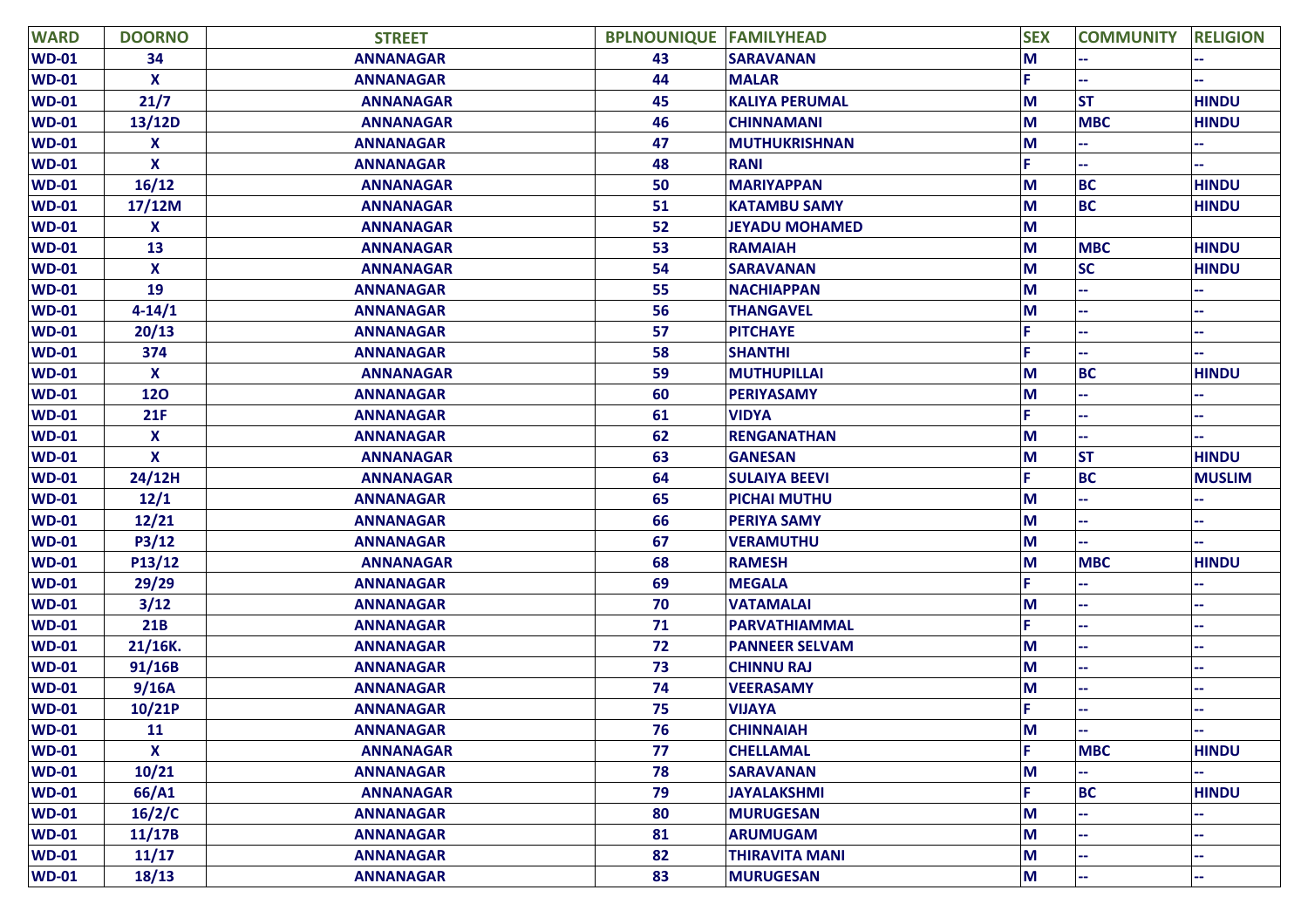| <b>WARD</b>  | <b>DOORNO</b> | <b>STREET</b>    | <b>BPLNOUNIQUE FAMILYHEAD</b> |                         | <b>SEX</b> | <b>COMMUNITY</b> | <b>RELIGION</b> |
|--------------|---------------|------------------|-------------------------------|-------------------------|------------|------------------|-----------------|
| <b>WD-01</b> | 16/18         | <b>ANNANAGAR</b> | 84                            | <b>ULAGAPPAN</b>        | M          |                  |                 |
| <b>WD-01</b> | 13/210        | <b>ANNANAGAR</b> | 85                            | <b>CHINNAIAH</b>        | M          |                  |                 |
| <b>WD-01</b> | 12/2          | <b>ANNANAGAR</b> | 86                            | <b>CHINNAIAH</b>        | M          |                  |                 |
| <b>WD-01</b> | 18/13         | <b>ANNANAGAR</b> | 87                            | <b>NACHAMMAI</b>        |            |                  |                 |
| <b>WD-01</b> | 35            | <b>ANNANAGAR</b> | 88                            | <b>CHINNATHAL</b>       | F          | <b>SC</b>        | <b>HINDU</b>    |
| <b>WD-01</b> | 12/17B        | <b>ANNANAGAR</b> | 89                            | <b>MURUGAN</b>          | M          |                  |                 |
| <b>WD-01</b> | 17B           | <b>ANNANAGAR</b> | 90                            | <b>SUBIRAMANIAN.</b>    | M          |                  |                 |
| <b>WD-01</b> | 29/3          | <b>ANNANAGAR</b> | 91                            | <b>SAMSUDEEN</b>        | M          |                  |                 |
| <b>WD-01</b> | 29/2          | <b>ANNANAGAR</b> | 92                            | <b>CHOCKALINGAM</b>     | M          |                  |                 |
| <b>WD-01</b> | 29/4          | <b>ANNANAGAR</b> | 93                            | <b>SINIVASAN</b>        | M          | <b>SC</b>        | <b>HINDU</b>    |
| <b>WD-01</b> | 12/2          | <b>ANNANAGAR</b> | 94                            | <b>ABUBAKKAR SITHIQ</b> | M          | <b>BC</b>        | <b>MUSLIM</b>   |
| <b>WD-01</b> | 28/12H2       | <b>ANNANAGAR</b> | 95                            | <b>RAMAIAH</b>          | M          | <b>BC</b>        | <b>HINDU</b>    |
| <b>WD-01</b> | 13            | <b>ANNANAGAR</b> | 96                            | <b>PALANIAMMAL</b>      |            |                  |                 |
| <b>WD-01</b> | 13            | <b>ANNANAGAR</b> | 97                            | <b>THAMAYANTHI</b>      | F          | <b>BC</b>        | <b>HINDU</b>    |
| <b>WD-01</b> | 13/3          | <b>ANNANAGAR</b> | 98                            | <b>ATHIRAJ</b>          | M          | <b>BC</b>        | <b>HINDU</b>    |
| <b>WD-01</b> | 2/21          | <b>ANNANAGAR</b> | 99                            | <b>CHELLAMMAL</b>       |            | <b>SC</b>        | <b>HINDU</b>    |
| <b>WD-01</b> | 30/21         | <b>ANNANAGAR</b> | 100                           | <b>MARIYAMMAL</b>       |            | <b>BC</b>        | <b>HINDU</b>    |
| <b>WD-01</b> | F21/1         | <b>ANNANAGAR</b> | 101                           | <b>JAQBARALI</b>        | M          |                  |                 |
| <b>WD-01</b> | 11/17A        | <b>ANNANAGAR</b> | 102                           | <b>KALAIARASI</b>       |            |                  |                 |
| <b>WD-01</b> | 30/1284       | <b>ANNANAGAR</b> | 103                           | <b>MURUGAN</b>          | M          | <b>SC</b>        | <b>HINDU</b>    |
| <b>WD-01</b> | 23/16K        | <b>ANNANAGAR</b> | 104                           | <b>KARUPPIAH</b>        | M          |                  |                 |
| <b>WD-01</b> | 23            | <b>ANNANAGAR</b> | 105                           | <b>RENGAIAH</b>         | M          |                  |                 |
| <b>WD-01</b> | 24/12/G       | <b>ANNANAGAR</b> | 106                           | <b>SAHUL HAMEED</b>     | M          | <b>BC</b>        | <b>MUSLIM</b>   |
| <b>WD-01</b> | 12            | <b>ANNANAGAR</b> | 107                           | <b>ABDUL RAHIM</b>      | M          |                  |                 |
| <b>WD-01</b> | 26/C          | <b>ANNANAGAR</b> | 108                           | <b>SASUDEEN</b>         | M          | <b>BC</b>        | <b>MUSLIM</b>   |
| <b>WD-01</b> | 124           | <b>ANNANAGAR</b> | 109                           | <b>ABDULAH</b>          | M          | <b>BC</b>        | <b>MUSLIM</b>   |
| <b>WD-01</b> | $\mathbf 0$   | <b>ANNANAGAR</b> | 110                           | <b>RAVICHANDRAN</b>     | M          |                  |                 |
| <b>WD-01</b> | 1             | <b>ANNANAGAR</b> | 111                           | <b>MANGAIYARKARASI</b>  |            |                  |                 |
| <b>WD-01</b> | 2/3           | <b>ANNANAGAR</b> | 112                           | <b>RAJA MOHAMED</b>     | M          |                  |                 |
| <b>WD-01</b> | 2/13          | <b>ANNANAGAR</b> | 113                           | <b>SHANMUGAM</b>        | M          |                  |                 |
| <b>WD-01</b> | <b>12 N</b>   | <b>ANNANAGAR</b> | 114                           | <b>KANNAN</b>           | M          | <b>BC</b>        | <b>HINDU</b>    |
| <b>WD-01</b> | 25/1          | <b>ANNANAGAR</b> | 115                           | <b>VALAYUTHAM</b>       | M          | <b>BC</b>        | <b>HINDU</b>    |
| <b>WD-01</b> | 32/5          | <b>ANNANAGAR</b> | 116                           | <b>GANESAN</b>          | M          | <b>BC</b>        | <b>HINDU</b>    |
| <b>WD-01</b> | $\mathbf{0}$  | <b>ANNANAGAR</b> | 117                           | <b>R.M.PALANISWAMY</b>  | M          | <b>MBC</b>       | <b>HINDU</b>    |
| $WD-01$      | 43            | <b>ANNANAGAR</b> | 118                           | <b>KANNAN</b>           | M          | <b>BC</b>        | <b>HINDU</b>    |
| $WD-01$      | 385/2         | <b>ANNANAGAR</b> | 119                           | <b>JABARULAHKAN</b>     | M          |                  |                 |
| $WD-01$      | 18/L/2        | <b>ANNANAGAR</b> | 120                           | <b>KARUPAYE</b>         | F.         |                  |                 |
| $WD-01$      | $19/12$ L     | <b>ANNANAGAR</b> | 121                           | <b>KANAGARAJ</b>        | M          |                  |                 |
| $WD-01$      | 22/127        | <b>ANNANAGAR</b> | 122                           | <b>MUTHALIF</b>         | M          |                  |                 |
| $WD-01$      | 12/4          | <b>ANNANAGAR</b> | 123                           | <b>SAMARATHBEEVI</b>    | F          | <b>BC</b>        | <b>MUSLIM</b>   |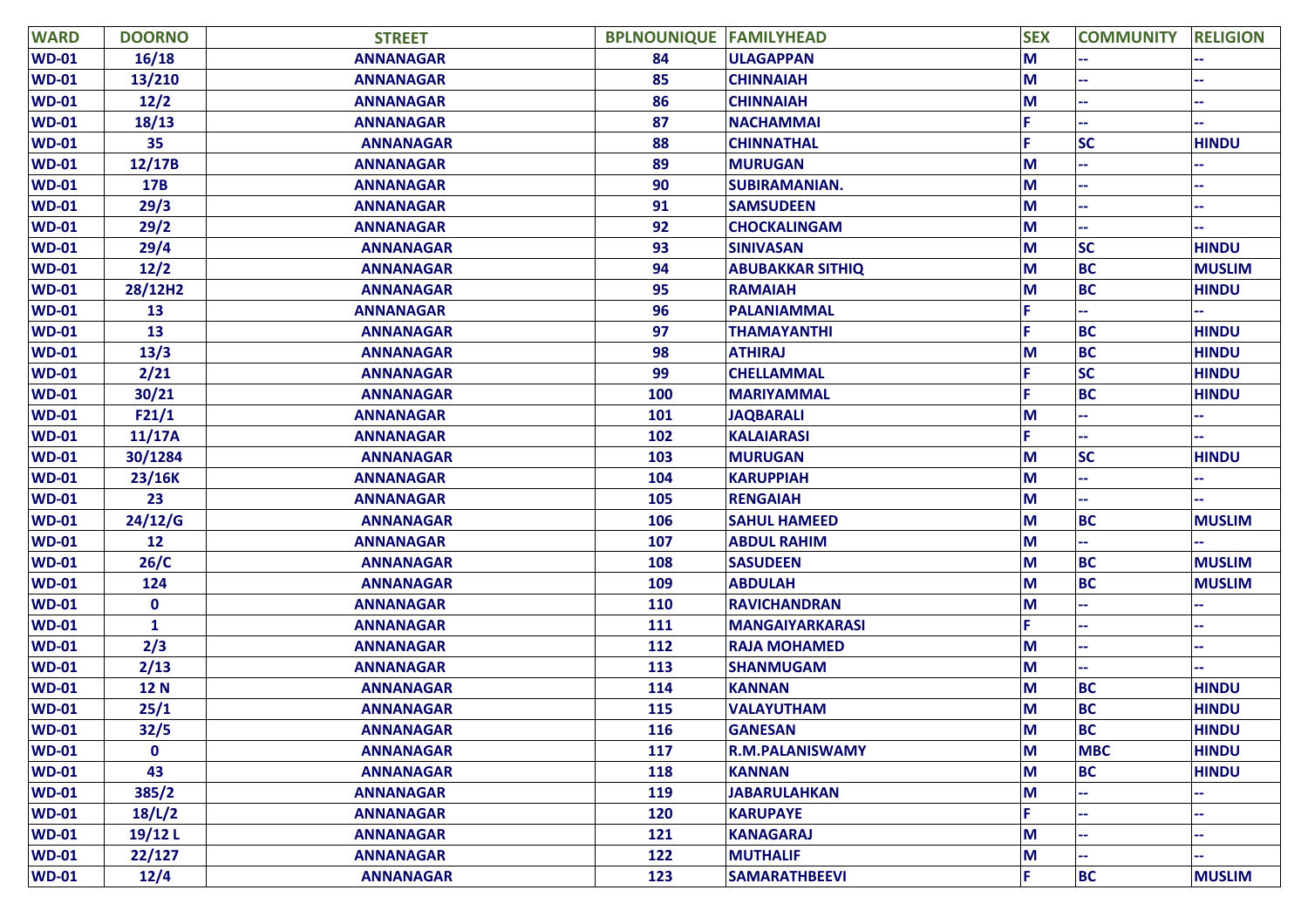| <b>WARD</b>  | <b>DOORNO</b> | <b>STREET</b>    | <b>BPLNOUNIQUE FAMILYHEAD</b> |                           | <b>SEX</b> | <b>COMMUNITY</b> | <b>RELIGION</b> |
|--------------|---------------|------------------|-------------------------------|---------------------------|------------|------------------|-----------------|
| <b>WD-01</b> | 48/4          | <b>ANNANAGAR</b> | 124                           | <b>CHOKALINGAM</b>        | M          |                  |                 |
| <b>WD-01</b> | 127           | <b>ANNANAGAR</b> | 125                           | <b>DHANAMANI</b>          |            |                  |                 |
| <b>WD-01</b> | 43/1/12 B1    | <b>ANNANAGAR</b> | 126                           | <b>RAJENDRAN</b>          | М          |                  |                 |
| <b>WD-01</b> | 43/4/12 B 4   | <b>ANNANAGAR</b> | 127                           | <b>MEENAKSHISUNDARAM</b>  | М          |                  |                 |
| <b>WD-01</b> | 40            | <b>ANNANAGAR</b> | 128                           | <b>GOPAL</b>              | M          | <b>BC</b>        | <b>HINDU</b>    |
| <b>WD-01</b> | $31 - 2$      | <b>ANNANAGAR</b> | 129                           | <b>GUNASEKARAN</b>        | М          | <b>BC</b>        | <b>HINDU</b>    |
| <b>WD-01</b> | 34            | <b>ANNANAGAR</b> | 130                           | <b>GIRIJA</b>             |            |                  |                 |
| <b>WD-01</b> | 29            | <b>ANNANAGAR</b> | 131                           | <b>PALANICHAMY</b>        | М          |                  |                 |
| <b>WD-01</b> | 29/5          | <b>ANNANAGAR</b> | 132                           | <b>BECHIAMMAL</b>         |            |                  |                 |
| <b>WD-01</b> | 44/13         | <b>ANNANAGAR</b> | 133                           | <b>SAMSUDEEN</b>          | M          | <b>BC</b>        | <b>MUSLIM</b>   |
| <b>WD-01</b> | 27/1          | <b>ANNANAGAR</b> | 134                           | <b>KARUPPAIAH</b>         | М          |                  |                 |
| <b>WD-01</b> | 51/70/C/1     | <b>ANNANAGAR</b> | 135                           | <b>SIVAGANA SERVAI</b>    | M          |                  |                 |
| <b>WD-01</b> | 45/21         | <b>ANNANAGAR</b> | 136                           | <b>MARIYA RAJ</b>         | M          | <b>BC</b>        | <b>HINDU</b>    |
| <b>WD-01</b> | 49/21D        | <b>ANNANAGAR</b> | 137                           | <b>THAJU NISHA</b>        |            |                  |                 |
| <b>WD-01</b> | <b>10B</b>    | <b>ANNANAGAR</b> | 138                           | <b>NAVANITHA KRISHNAN</b> | М          | <b>BC</b>        | <b>HINDU</b>    |
| <b>WD-01</b> | 8/16A         | <b>ANNANAGAR</b> | 139                           | <b>SAVIAMMAL</b>          |            | <b>BC</b>        | <b>MUSLIM</b>   |
| <b>WD-01</b> | $8/164 - 1$   | <b>ANNANAGAR</b> | 140                           | <b>SULAIMAN</b>           | М          |                  |                 |
| <b>WD-01</b> | 20/13         | <b>ANNANAGAR</b> | 141                           | <b>MANIVANNAN</b>         | М          |                  |                 |
| <b>WD-01</b> | 30/21         | <b>ANNANAGAR</b> | 142                           | <b>ARIYAL</b>             |            |                  |                 |
| <b>WD-01</b> | 12/17         | <b>ANNANAGAR</b> | 143                           | <b>SUBBAIAH.</b>          | М          |                  |                 |
| <b>WD-01</b> | 20            | <b>ANNANAGAR</b> | 144                           | <b>ADAIKKAN</b>           | M          |                  |                 |
| <b>WD-01</b> | 16/18         | <b>ANNANAGAR</b> | 145                           | <b>MUTHAIAH</b>           | M          |                  |                 |
| <b>WD-01</b> | 30/21         | <b>ANNANAGAR</b> | 146                           | <b>VELLACHAMY</b>         | M          |                  |                 |
| <b>WD-01</b> | 17/15         | <b>ANNANAGAR</b> | 147                           | <b>SUBBAIAH</b>           | M          |                  |                 |
| <b>WD-01</b> | 16/21         | <b>ANNANAGAR</b> | 148                           | <b>DARMALINGAM</b>        | M          | <b>BC</b>        | <b>HINDU</b>    |
| <b>WD-01</b> | 22/15         | <b>ANNANAGAR</b> | 149                           | <b>KAMALAM</b>            |            |                  |                 |
| <b>WD-01</b> | 13/21         | <b>ANNANAGAR</b> | 150                           | <b>SANKAR</b>             | М          |                  |                 |
| <b>WD-01</b> | 21/1E         | <b>ANNANAGAR</b> | 152                           | <b>CHANTHIR</b>           |            |                  |                 |
| <b>WD-01</b> | 12/21         | <b>ANNANAGAR</b> | 154                           | <b>PANNEER SELVAM</b>     | М          |                  |                 |
| <b>WD-01</b> | <b>F21</b>    | <b>ANNANAGAR</b> | 155                           | <b>ANNADURAI</b>          | M          |                  |                 |
| <b>WD-01</b> | <b>12A</b>    | <b>ANNANAGAR</b> | 156                           | <b>PACKIAM</b>            |            |                  |                 |
| <b>WD-01</b> | 13/1          | <b>ANNANAGAR</b> | 157                           | <b>VIJAYAN</b>            | M          | <b>BC</b>        | <b>HINDU</b>    |
| <b>WD-01</b> | 6/111         | <b>ANNANAGAR</b> | 158                           | <b>DURAIMANICKAM</b>      | M          |                  |                 |
| <b>WD-01</b> | 4/11.X        | <b>ANNANAGAR</b> | 159                           | <b>MATHI RAJAN</b>        | M          |                  |                 |
| $WD-01$      | 35            | <b>ANNANAGAR</b> | 160                           | <b>RAJA</b>               | M          |                  |                 |
| <b>WD-01</b> | 28            | <b>ANNANAGAR</b> | 161                           | <b>SUBIRAMANIAN</b>       | M          |                  |                 |
| <b>WD-01</b> | 1/211         | <b>ANNANAGAR</b> | 162                           | <b>RAMADOS</b>            | M          | <b>BC</b>        | <b>HINDU</b>    |
| $WD-01$      | 24/16D        | <b>ANNANAGAR</b> | 163                           | <b>GOVINDRAJ</b>          | M          | <b>BC</b>        | <b>HINDU</b>    |
| <b>WD-01</b> | 33/2          | <b>ANNANAGAR</b> | 164                           | <b>KALIBULLAH</b>         | M          |                  |                 |
| <b>WD-01</b> | 32/21D        | <b>ANNANAGAR</b> | 165                           | <b>MUMTAJ</b>             | F          |                  |                 |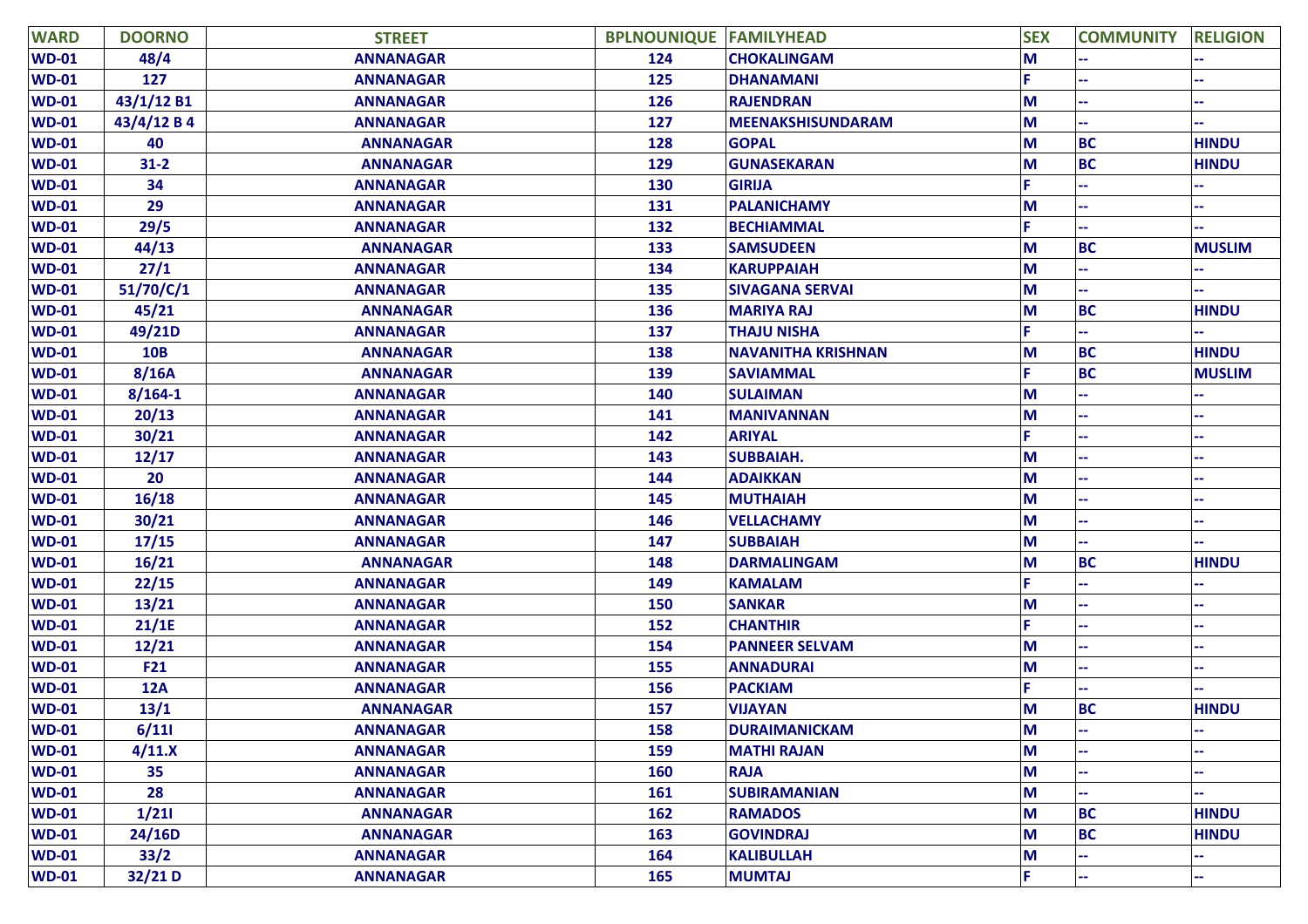| <b>WARD</b>  | <b>DOORNO</b> | <b>STREET</b>             | <b>BPLNOUNIQUE FAMILYHEAD</b> |                            | <b>SEX</b> | <b>COMMUNITY</b> | <b>RELIGION</b> |
|--------------|---------------|---------------------------|-------------------------------|----------------------------|------------|------------------|-----------------|
| <b>WD-01</b> | 24/9          | <b>ANNANAGAR</b>          | 166                           | <b>JABARULLA</b>           | M          | <b>BC</b>        | <b>MUSLIM</b>   |
| <b>WD-01</b> | 13            | <b>ANNANAGAR</b>          | 167                           | <b>RAMU</b>                | M          | <b>BC</b>        | <b>HINDU</b>    |
| <b>WD-01</b> | 30            | <b>ANNANAGAR</b>          | 168                           | <b>VEERAIYAN</b>           | M          | <b>BC</b>        | <b>HINDU</b>    |
| <b>WD-01</b> | 31 Q          | <b>ANNANAGAR</b>          | 169                           | <b>JEGANATHAN</b>          | M          | <b>BC</b>        | <b>HINDU</b>    |
| <b>WD-01</b> | 22 P          | <b>ANNANAGAR</b>          | 170                           | <b>ARJUNAN</b>             | M          |                  |                 |
| <b>WD-01</b> | 32/13 B       | <b>ANNANAGAR</b>          | 171                           | <b>KANAGAPITCHAI</b>       | M          | <b>BC</b>        | <b>MUSLIM</b>   |
| <b>WD-01</b> | 38            | <b>ANNANAGAR</b>          | 172                           | <b>YUVARAJ</b>             | M          |                  |                 |
| <b>WD-01</b> | $\mathbf 0$   | <b>ANNANAGAR</b>          | 173                           | <b>SUBBIAH</b>             | M          | <b>BC</b>        | <b>HINDU</b>    |
| <b>WD-01</b> | 15            | <b>ANNANAGAR</b>          | 174                           | <b>SEIATHU ALI</b>         | M          | <b>BC</b>        | <b>MUSLIM</b>   |
| <b>WD-01</b> | 12 A          | <b>ANNANAGAR</b>          | 175                           | <b>KAMALA</b>              |            | <b>BC</b>        | <b>MUSLIM</b>   |
| <b>WD-01</b> | 48 F          | <b>ANNANAGAR</b>          | 176                           | <b>RAJKUMAR</b>            | М          | <b>BC</b>        | <b>HINDU</b>    |
| <b>WD-01</b> | <b>16</b>     | <b>ANNANAGAR</b>          | 177                           | <b>GANESAN</b>             | M          |                  |                 |
| <b>WD-01</b> | 13            | <b>ANNANAGAR</b>          | 178                           | <b>THANGARAJ</b>           | M          | <b>MBC</b>       | <b>HINDU</b>    |
| <b>WD-01</b> | 18/21 Q       | <b>ANNANAGAR</b>          | 179                           | <b>RAVI</b>                | M          |                  |                 |
| <b>WD-01</b> | 5/11A         | <b>ANNANAGAR</b>          | 180                           | <b>RAMAMOORTHY</b>         | M          | <b>BC</b>        | <b>HINDU</b>    |
| <b>WD-01</b> | 12/C          | <b>ANNANAGAR</b>          | 181                           | <b>GOPAL</b>               | M          |                  |                 |
| <b>WD-01</b> | 18/1/12QQ     | <b>ANNANAGAR</b>          | 182                           | <b>RENGASWAMY</b>          | М          |                  |                 |
| <b>WD-01</b> | 27            | <b>ANNANAGAR</b>          | 183                           | <b>GURUSAMY</b>            | M          |                  |                 |
| <b>WD-01</b> | 2/3           | <b>ANNANAGAR</b>          | 193                           | <b>RENGASAMY</b>           | М          |                  |                 |
| <b>WD-01</b> | 20/16E        | <b>ANNANAGAR</b>          | 194                           | <b>KANDHARAJA</b>          | М          |                  |                 |
| <b>WD-01</b> | <b>13G</b>    | <b>ANNANAGAR</b>          | 196                           | <b>SATE</b>                | M          |                  |                 |
| <b>WD-01</b> | 23            | <b>ANNANAGAR</b>          | 197                           | <b>SENTHIL KUMAR</b>       | M          | <b>BC</b>        | <b>HINDU</b>    |
| <b>WD-01</b> | <b>21V</b>    | <b>ANNANAGAR</b>          | 199                           | <b>DHARMALINGAM</b>        | M          |                  |                 |
| <b>WD-01</b> | 27            | <b>ANNANAGAR</b>          | 208                           | <b>VELU</b>                | M          |                  |                 |
| <b>WD-01</b> | 27/12H1       | <b>ANNANAGAR</b>          | 222                           | <b>MUTHUSAMY</b>           | M          | <b>BC</b>        | <b>HINDU</b>    |
| <b>WD-01</b> | 23/12H        | <b>ANNANAGAR</b>          | 233                           | <b>MUNIYANDI</b>           | M          |                  |                 |
| <b>WD-01</b> | 16            | <b>ANNANAGAR</b>          | 238                           | <b>THANGARAJ</b>           | M          | <b>BC</b>        | <b>HINDU</b>    |
| <b>WD-01</b> | 14            | <b>GANGADARAPURAM</b>     | 240                           | <b>MURUGESAN</b>           | M          |                  |                 |
| <b>WD-01</b> | 131           | <b>ANNANAGAR</b>          | 248                           | <b>RAJEEV RAJASEKARAN</b>  | M          |                  |                 |
| <b>WD-01</b> | 250           | <b>RENGOJIBAVA STREET</b> | 250                           | <b>MARIYA JOSEPH</b>       | M          |                  |                 |
| <b>WD-01</b> | <b>21C</b>    | <b>GANGADARAPURAM</b>     | 259                           | <b>V. MUTHUKARUPPAYEE</b>  | M          |                  |                 |
| <b>WD-01</b> | 62            | <b>GANGADARAPURAM</b>     | 264                           | <b>RAMACHANDIRAN</b>       | M          |                  |                 |
| <b>WD-01</b> | <b>62A</b>    | <b>AGARAM</b>             | 265                           | <b>VENGATA SUBRAMANIAN</b> | M          |                  |                 |
| <b>WD-01</b> | 161/76G       | <b>GANGADARAPURAM</b>     | 267                           | LAKSHMI NARAYAN            | M          |                  |                 |
| <b>WD-01</b> | 171/82        | <b>GANGADARAPURAM</b>     | 268                           | <b>R. SURESH KUMAR</b>     | M          |                  |                 |
| <b>WD-01</b> | 139/1         | <b>RENGOJIBAVA STREET</b> | 269                           | <b>RAJENDIRAN</b>          | M          |                  |                 |
| <b>WD-01</b> | 146/63        | <b>GANGADARAPURAM</b>     | 270                           | <b>P. BALASANKAR</b>       | M          |                  |                 |
| <b>WD-01</b> | 156/69A       | <b>RENGOJIBAVA STREET</b> | 271                           | <b>ANCHAMMAL</b>           |            | <b>MBC</b>       | <b>HINDU</b>    |
| <b>WD-01</b> | 159/69        | <b>RENGOJIBAVA STREET</b> | 272                           | <b>RENGARAJ</b>            | M          |                  |                 |
| <b>WD-01</b> | 48            | <b>AGARAM</b>             | 273                           | <b>KARUPPAIAH</b>          | M          | ÷                | н.              |